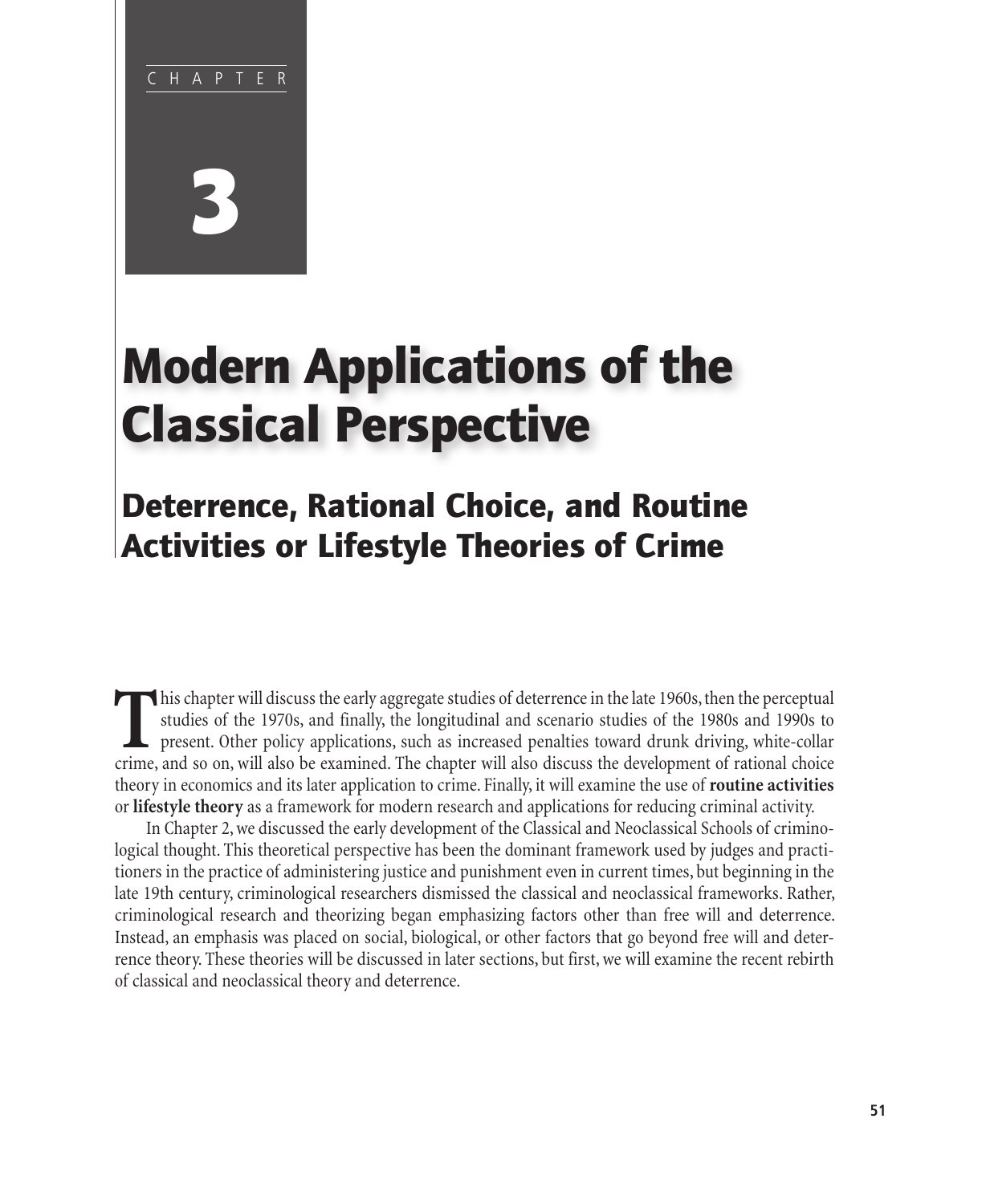#### y **Rebirth of Deterrence Theory and Contemporary Research**

As discussed above, the Classical and Neoclassical School frameworks fell out of favor among scientists and philosophers in the late 19th century, largely due to the introduction of Darwin's ideas about evolution and natural selection. However, virtually all Western criminal systems retained the classical and neoclassical frameworks for their model of justice, particularly the United States. Nevertheless, the ideology of Beccaria's work was largely dismissed by academics and theorists after the presentation of Darwin's theory of evolution in the 1860s. Therefore, the Classical and Neoclassical Schools fell out of favor in terms of criminological theorizing for about 100 years. However, in the 1960s, the Beccarian model of offending experienced a rebirth.

In the late 1960s, several studies using aggregate measures of crime and punishment were published that used a deterrence model for explaining why individuals engage in criminal behavior. These studies revealed a new interest in the deterrent aspects of criminal behavior and further supported the importance of certainty and severity of punishment in deterring individuals from committing crime, particularly homicide. In particular, evidence was presented that showed that increased risk or certainty of punishment was associated with less crime for most serious offenses. Plus, it is a fact that most offenders who are arrested once never get arrested again, which lends some basic support for deterrence.

Many of these studies used statistical formulas to measure the degree of certainty and severity of punishment in given jurisdictions. One measure used the ratio of crimes reported to police as compared to the number of arrests in a given jurisdiction. Another measure of certainty of punishment was the ratio of arrests to convictions, or findings of guilt, in criminal cases. Other measures were also employed. Most of the studies showed the same result: The higher the likelihood of arrest compared with reports of crime, or the higher the conviction rate compared to the arrest rate, the lower the crime rate was in a jurisdiction. On the other hand, the scientific evidence regarding measures of severity, which such studies generally indicated by the length of sentence for comparable crimes or a similar type of measure, did not show much impact on crime.

Additional aggregate studies examined the prevalence and influence of capital punishment on the crime rate in given states.<sup>1</sup> The evidence showed that the states with death penalty statutes also had higher murder rates than nondeath penalty states. Furthermore, the studies showed that murderers in death penalty states who were not executed actually served less time than murderers in nondeath penalty states. Thus, the evidence regarding increased sanctions, including capital punishment, was mixed. Still, a review of the early deterrence studies by the National Academy of Sciences concluded that, overall, there was more evidence for a deterrent effect than against it, although the finding was reported in a tone that lacked confidence, perhaps cautious of what future studies would show.<sup>2</sup>

It was not long before critics noted that studies incorporating aggregate (i.e., macrolevel) statistics are not adequate indicators or valid measures of the deterrence theoretical framework largely because the model emphasizes the perceptions of individuals. Using aggregate or group statistics is flawed because

<sup>&</sup>lt;sup>1</sup>Daniel Glaser and Max S. Zeigler, "Use of the Death Penalty v. Outrage at Murder," Crime and Delinquency 20 (1974): 333-338; Charles Tittle, Franklin E. Zimring, and Gordon J. Hawkins, *Deterrence—The Legal Threat in Crime Control* (Chicago: University of Chicago Press, 1973); Johannes Andenaes, *Punishment and Deterrence* (Ann Arbor: University of Michigan Press, 1974); Jack P. Gibbs, *Crime, Punishment and Deterrence* (New York: Elsevier, 1975).

<sup>&</sup>lt;sup>2</sup> Alfred Blumstein, Jacqueline Cohen, and Daniel Nagin, eds., Deterrence and Incapacitation: Estimating the Effects of Criminal Sanctions on Crime *Rates* (Washington, DC: National Academy of Sciences, 1978).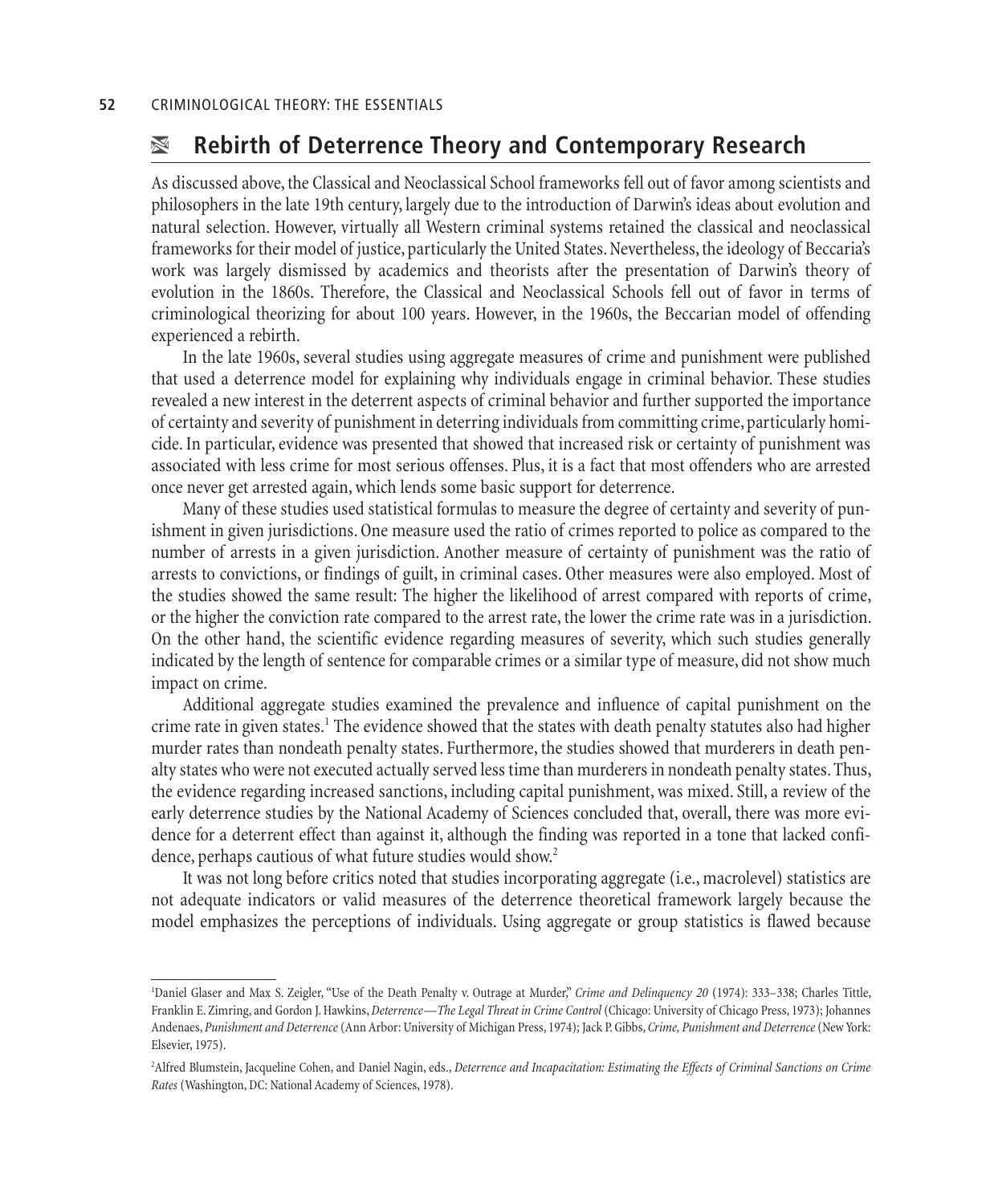different regions may have higher or lower crime rates than others, thereby creating bias in the level of ratios for certainty or severity of punishment. Furthermore, the group measures produced by these studies provide virtually no information on the degree to which individuals in those regions perceive sanctions as being certain, severe, or swift. Therefore, the emphasis on the unit of analysis in deterrence research shifted from the aggregate level to that of a more micro, individual level.

The following phase of deterrence research focused on individual perceptions of certainty and severity of sanctions, primarily drawn at one point in time, known as **cross-sectional studies.** A number of crosssectional studies of individual perceptions of deterrence showed that perceptions of the risk or certainty of punishment were strongly associated with intentions to commit future crimes, but individual perceptions of severity of crimes were mixed. Furthermore, it readily became evident that it was not clear whether perceptions were causing changes in behavior or whether behavior was causing changes in perception. This led to the next wave of research, longitudinal studies of individual perceptions and deterrence, which measured perceptions of risk and severity, as well as behavior, over time.<sup>3</sup>

One of the primary concepts revealed by longitudinal research was that behavior was influencing perceptions of the risk and severity of punishment more than perceptions were influencing behavior. This was referred to as the **experiential effect,** which is appropriately named because people's previous experience highly influences their expectations regarding their chances of being caught and suffering the resulting penalties. A common example is that of people who drive under the influence of alcohol (or other substances).

Studies show that if you ask people who have never driven drunk how likely they would be caught if they drove home drunk, most predict an unrealistically high chance of getting caught. However, if you ask people who have been arrested for driving drunk, even those who have been arrested several times for this offense, they typically predict that the chance is very low. The reason for this is that these chronic drunk drivers have typically been driving under the influence for many years, mostly without being caught. It is estimated that more than 1 million miles are driven collectively by drunk drivers before one person is arrested.<sup>4</sup> If anything, this is likely a conservative estimate. Thus, people who drive drunk, with some doing so every day, are not likely to be deterred even when they are arrested more than once because they have done so for years. In fact, perhaps the most notable experts on the deterrence of drunk drivers, H. L. Ross and his colleagues, concluded that drunk drivers who "perceive a severe punishment if caught, but a nearzero chance of being caught, are being rational in ignoring the threat."<sup>5</sup> It is obvious that even the most respected scholars in the area admit that sanctions against drunk driving are nowhere near certain enough, even if they are growing in severity.

Another common example is seen with white-collar criminals. Some researchers have theorized that being caught by authorities for violating government rules enforced by the Securities and Exchange Commission (SEC) will make these organizations less likely to commit future offenses.<sup>6</sup> However, business

<sup>3</sup> Raymond Paternoster, Linda E. Saltzman, Gordon P. Waldo, and Theodore G. Chiricos, "Perceived Risk and Social Control: Do Sanctions Really Deter?" *Law and Society Review 17* (1983): 457–80; Raymond Paternoster, "The Deterrent Effect of the Perceived Certainty and Severity of Punishment: A Review of the Evidence and Issues," *Justice Quarterly 4* (1987): 173–217.

<sup>4</sup> H. Laurence Ross, *Deterring the Drunk Driver: Legal Policy and Social Control* (Lexington: Lexington Books, 1982); H. Laurence Ross, *Confronting Drunk Driving: Social Policy for Saving Lives* (New Haven: Yale University Press, 1992); H. Laurence Ross, "Sobriety Checkpoints, American Style," *Journal of Criminal Justice 22* (1994): 437–44; H. Laurence Ross, Richard McCleary, and Gary LaFree, "Can Mandatory Jail Laws Deter Drunk Driving? The Arizona Case," *Journal of Criminal Law and Criminology 81* (1990): 156–170.

<sup>5</sup> H. Laurence Ross, "Sobriety Checkpoints," 164.

<sup>6</sup> Sally Simpson and Christopher S. Koper, "Deterring Corporate Crime," *Criminology 30* (1992): 347–376.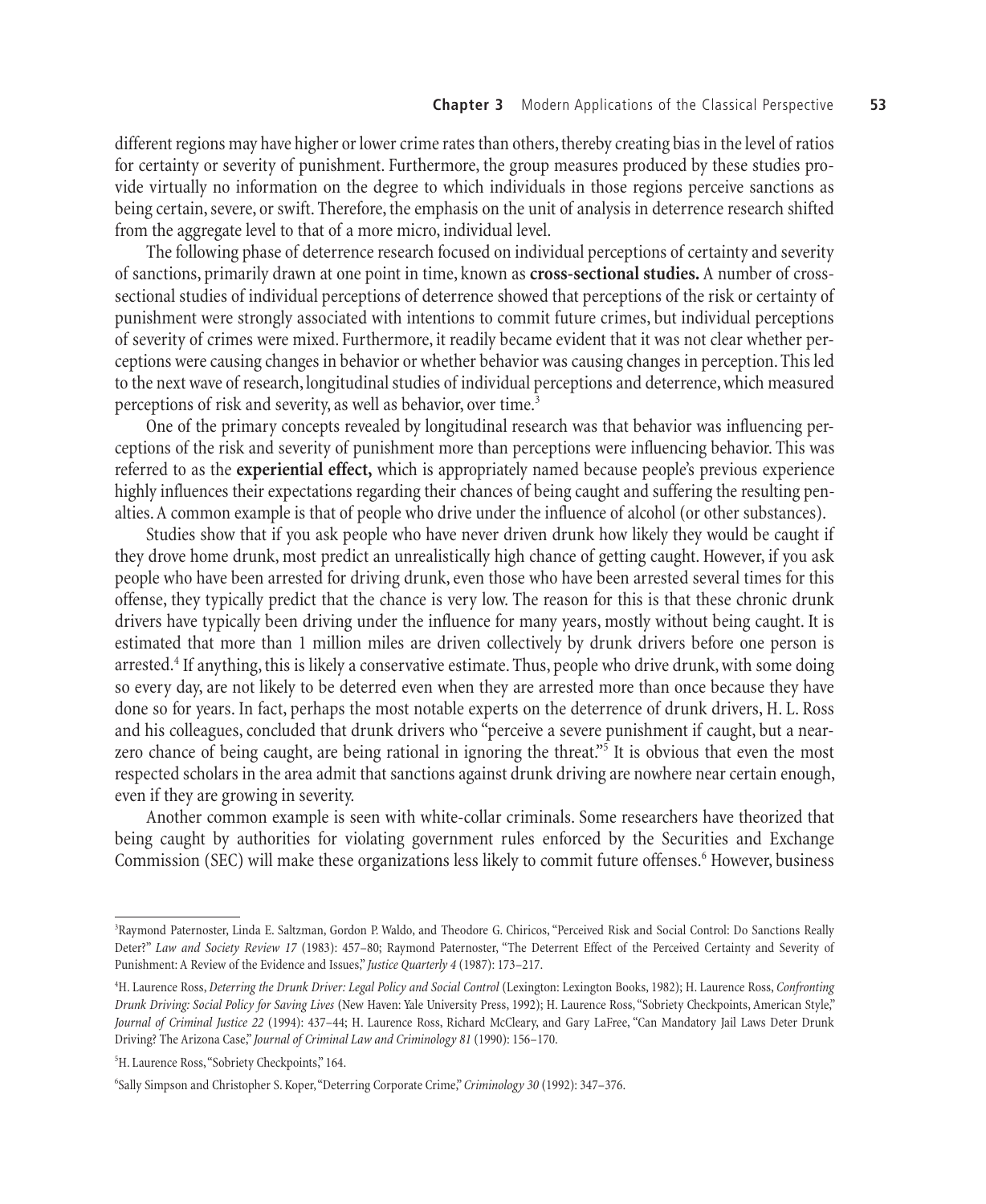organizations have been in violation of established practices for years before getting caught, so it is likely that they will continue to ignore the rules in the future more than organizations that have never violated the rules. As it was with drunk drivers, the certainty of punishment for white-collar violations is so low—and many would argue the severity is also quite low—that it is quite rational for businesses and business professionals to take the risk of engaging in white-collar crime.

It is interesting to note that white-collar criminals and drunk drivers are two types of offenders who are most likely to be deterred because they are mostly of the middle- to upper-level socioeconomic class. The extant research on deterrence has shown that individuals who have something to lose are the most likely to be deterred by sanctions. This makes sense: Those who are unemployed or poor or both do not have much to lose, and for them, or for some minorities, incarceration may not present a significant departure from the deprived lives that they lead.

The fact that official sanctions have limitations in deterring individuals from drunk driving and whitecollar crime is not a good indication of the effectiveness of deterrence-based policies. Their usefulness becomes even more questionable when other populations are considered, particularly the offenders in most predatory street crimes (e.g., robbery, burglary, etc.), in which offenders typically have nothing to lose because they come from poverty-stricken areas and are often unemployed. One recent study showed that being arrested had little effect on perceptions of the certainty of punishment; offending actually corresponded with decreases in such perceptions.<sup>7</sup>

Some people don't see incarceration as that much of a step down in life, given the three meals a day, shelter, and relative stability provided by such punishment. This fact epitomizes one of the most notable paradoxes we have in criminology: The individuals we most want to deter are the least likely to be deterred, primarily because they have nothing to fear. In early Enlightenment thought, Hobbes asserted that, although fear was the tool used to enforce the social contract, people who weren't afraid of punishment could not effectively be deterred. That remains true in modern days.

Along these same lines, studies have consistently shown that for young male offenders—at higher risk, with low emotional or moral inhibitions, low self-control, and high impulsivity—official deterrence is highly ineffective in preventing crimes with immediate payoffs.<sup>8</sup> Thus, many factors go into the extent to which official sanctions can deter. As we have seen, even among those offenders who are in theory the most

<sup>7</sup> Greg Pogarsky, KiDeuk Kim, and Raymond Paternoster, "Perceptual Change in the National Youth Survey: Lessons for Deterrence Theory and Offender Decision-Making," *Justice Quarterly 22* (2005): 1–29.

<sup>8</sup> For a review, see Stephen Brown, Finn Esbensen, and Gilbert Geis, *Criminology,* 6th ed. (Cincinnati: LexisNexis, 2007), 201–204; Nancy Finley and Harold Grasmick, "Gender Roles and Social Control," *Sociological Spectrum 5* (1985): 317–330; Harold Grasmick, Robert Bursik, and Karla Kinsey, "Shame and Embarrassment as Deterrents to Noncompliance With the Law: The Case of an Antilittering Campaign," *Environment and Behavior 23* (1991): 233–251; Harold Grasmick, Brenda Sims Blackwell, and Robert Bursik, "Changes in the Sex Patterning of Perceived Threats of Sanctions," *Law and Society Review 27* (1993): 679–705; Pamela Richards and Charles Tittle, "Gender and Perceived Chances of Arrest," *Social Forces 59* (1981): 1182–1199; George Loewenstein, Daniel Nagin, and Raymond Paternoster, "The Effect of Sexual Arousal on Expectations of Sexual Forcefulness," *Journal of Research in Crime and Delinquency 34* (1997): 209–228; Toni Makkai and John Braithwaite, "The Dialects of Corporate Deterrence," *Journal of Research in Crime and Delinquency 31* (1994): 347–373; Daniel Nagin and Raymond Paternoster, "Enduring Individual Differences and Rational Choice Theories of Crime," *Law and Society Review 27* (1993): 467–496; Alex Piquero and Stephen Tibbetts, "Specifying the Direct and Indirect Effects of Low Self-Control and Situational Factors in Offenders' Decision Making: Toward a More Complete Model of Rational Offending," *Justice Quarterly 13* (1996): 481–510; Raymond Paternoster and Sally Simpson, "Sanction Threats and Appeals to Morality: Testing a Rational Choice Model of Corporate Crime," *Law and Society Review 30* (1996): 549–583; Daniel Nagin and Greg Pogarsky, "Integrating Celerity, Impulsivity, and Extralegal Sanction Threats Into a Model of General Deterrence: Theory and Evidence," *Criminology 39* (2001): 404–430; Alex Piquero and Greg Pogarsky, "Beyond Stanford and Warr's Reconceptualization of Deterrence: Personal and Vicarious Experiences, Impulsivity, and Offending Behavior," *Journal of Research in Crime and Delinquency 39* (2002): 153–186; for a recent review and an altered explanation of these conclusions, see Greg Pogarsky, "Identifying 'Deterrable' Offenders: Implications for Research on Deterrence," *Justice Quarterly 19* (2002): 431–452.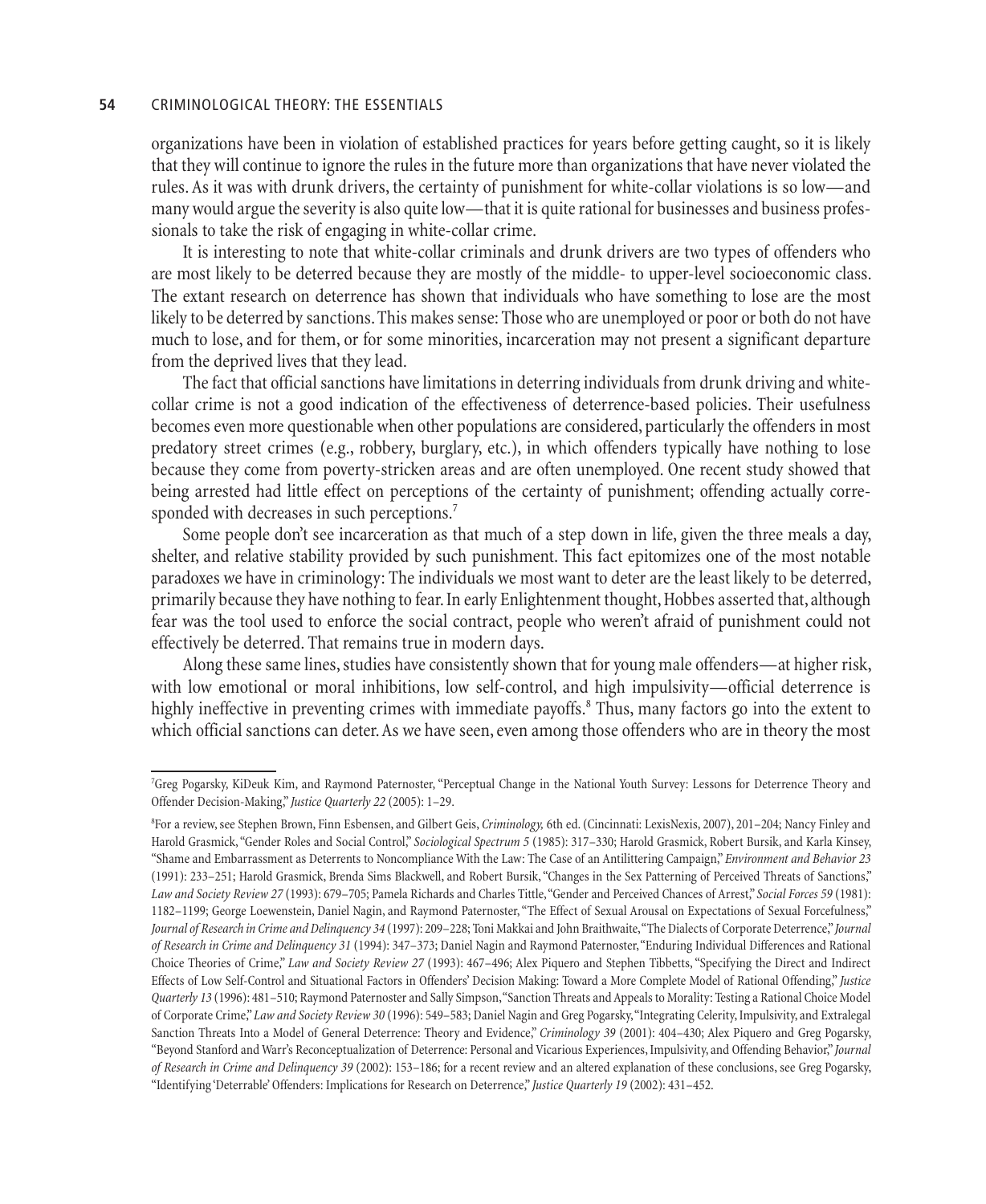deterrable, official sanctions have little impact because their experience of not being caught weakens the value of deterrence.

The identification and understanding of the experiential effect had a profound effect on the evidence regarding the impact of deterrence. Researchers saw that, to account for such an experiential effect, any estimation of the influence of perceived certainty or severity of punishment must control for previous behaviors and experiences engaging in such behavior. The identification of the experiential effect was the primary contribution of the longitudinal studies of deterrence, but such studies faced even further criticism.

Longitudinal studies of deterrence provided a significant improvement over the cross-sectional studies that preceded this advanced methodology. However, such longitudinal studies typically involved designs in which measures of perceptions of certainty and severity of punishment were collected at points in time that were separated by up to a year apart, including long stretches between when the crime was committed and when the offenders were asked about their perceptions of punishment. Psychological studies have clearly established that perceptions of the likelihood and severity of sanctions vary significantly from day to day, let alone month to month or year to year.<sup>9</sup> Therefore, in the late 1980s and early 1990s, a new wave of deterrence research evolved, which asked study participants to estimate their immediate intent to commit a criminal act in a given situation, as well as their immediate perceptions of certainty and severity of punishment in this same situation. This wave of research was known as **scenario (vignette) research**. 10

Scenario research (i.e., vignette design) was created to deal with the limitations of previous methodological strategies for studying the effects of deterrence on criminal offending, specifically, the criticism that individuals' perceptions of the certainty and severity of punishment changed drastically from time to time and across different situations. The scenario method dealt with this criticism directly by a providing a specific, realistic (albeit hypothetical) situation, in which a person engages in a criminal act. The participant in the study is then asked to estimate the chance that he or she would engage in such activity in the given circumstances and to respond to questions regarding perceptions of the risk of getting caught (i.e., certainty of punishment) and the degree of severity of punishment they expected.

Another important and valuable aspect of scenario research was that it promoted a contemporaneous (i.e., instantaneous) response about perceptions of risk and the severity of perceived sanctions. In comparison, previous studies (e.g., aggregate, cross-sectional, longitudinal) had always relied on either group or individual measures of perceptions over long periods of time. However, some argue that intentions to commit a crime given a hypothetical situation are not accurate measures of what one would do in reality. Studies have shown an extremely high correlation between what people report doing in a given scenario and what they

<sup>&</sup>lt;sup>9</sup>Icek Ajzen and Martin Fishbein, Understanding Attitudes and Predicting Social Behavior (Englewood Cliffs: Prentice Hall, 1980); Martin Fishbein and Icek Ajzen, *Belief, Attitude, Intention, and Behavior* (Reading: Addison-Wesley, 1975); Icek Ajzen and Martin Fishbein, "Attitude-Behavior Relations: A Theoretical Analysis and Review of Empirical Research," *Psychological Bulletin 84* (1977): 888–918; for a recent review, see Pogarsky et al., "Perceptual Change."

<sup>&</sup>lt;sup>10</sup>Loewenstein et al., "The Effect of Sexual Arousal"; Nagin and Paternoster, "Enduring Individual Differences"; Piquero and Tibbetts, "Specifying the Direct"; Paternoster and Simpson, "Sanction Threats"; Ronet Bachman, Raymond Paternoster, and Sally Ward, "The Rationality of Sexual Offending: Testing a Deterrence/Rational Choice Conception of Sexual Assault," *Law and Society Review 26* (1992): 343–372; Harold Grasmick and Robert Bursik, "Conscience, Significant Others, and Rational Choice: Extending the Deterrence Model," *Law and Society Review 24* (1990): 837–861; Harold Grasmick and Donald E. Green, "Legal Punishment, Social Disapproval, and Internalization as Inhibitors of Illegal Behavior," *Journal of Criminal Law and Criminology 71* (1980): 325–335; Stephen Klepper and Daniel Nagin, "The Deterrent Effects of Perceived Certainty and Severity of Punishment Revisited, *Criminology 27* (1989): 721–746; Stephen Tibbetts and Denise Herz, "Gender Differences in Students' Rational Decisions to Cheat," *Deviant Behavior 18* (1996): 393–414; Stephen Tibbetts and David Myers, "Low Self-Control, Rational Choice, and Student Test Cheating," *American Journal of Criminal Justice 23* (1999): 179–200; Stephen Tibbetts, "Shame and Rational Choice in Offending Decisions," *Criminal Justice and Behavior 24* (1997): 234–255.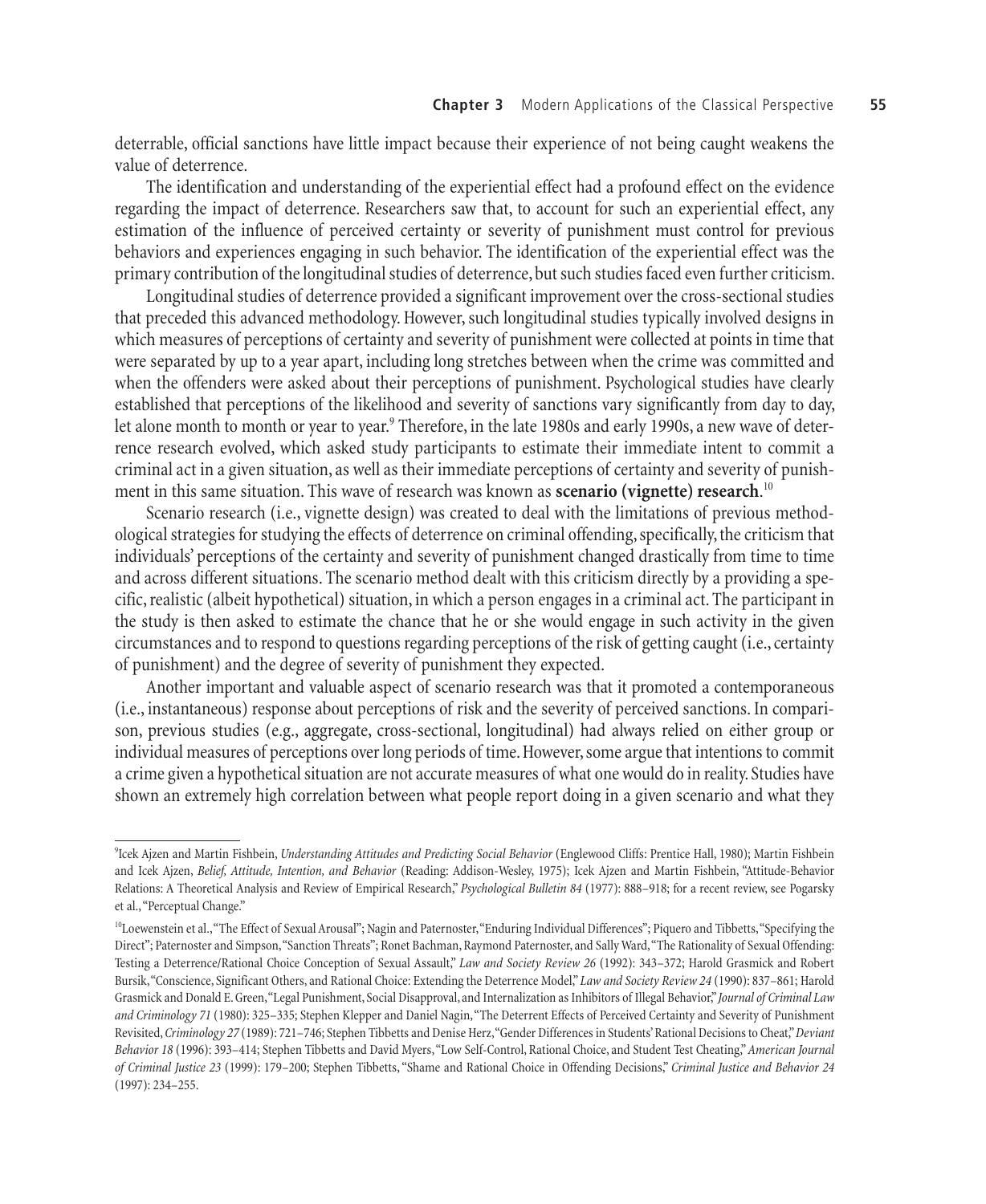would do in real life.<sup>11</sup> A recent review of criticisms of this research method showed that one weakness was that it did not allow respondents to develop their own perceptions and costs associated with each offense.<sup>12</sup> Despite such criticisms, the scenario method appears to be the most accurate that we have to date to estimate the effects of individual perceptions on the likelihood of such individuals engaging in given criminal activity at a given point in time. This is something that the previous waves of deterrence research—aggregate, cross-sectional, and longitudinal studies—could not estimate.

Ultimately, the studies using the scenario method showed that participants were more affected by perceptions of certainty and less so, albeit sometimes significant, perceptions of severity. This finding supported previous methods of estimating the effects of *formal* or *official deterrence*, meaning the deterrent effects of three general groups: law enforcement, courts, and corrections (i.e., prisons and probation or parole). So, the overall conclusion regarding the effects of official sanctions on individual decision making remained unaltered. However, one of the more interesting aspects of the scenario method research is that it helped solidify the importance of extralegal variables in deterring criminal behavior, variables that had been neglected by previous methods.

These extralegal or informal deterrence variables, which include any factors beyond the formal sanctions of police, courts, and corrections—such as employment, family, friends, or community—are typically known as informal or unofficial sanctions. These studies helped show that these informal sanctions provided most of the deterrent effect—if there was any. These findings coincided with the advent of a new model of deterrence, which became commonly known as *rational choice theory*.

### y **Rational Choice Theory**

Rational choice theory is a perspective that criminologists adapted from economists, who used it to explain a variety of individual decisions regarding a variety of behaviors. This framework emphasizes all the important factors that go into a person's decision to engage or not engage in a particular act. In terms of criminological research, the rational choice model emphasized both official or formal forms of deterrence, as well as the informal factors that influence individual decisions for criminal behavior. This represented a profound advance in the understanding of human behavior. After all, as studies showed, most individuals are more affected by informal factors than they are by official or formal factors.

Although there were several previous attempts to apply the rational choice model to the understanding of criminal activity, the most significant work, which brought rational choice theory into the mainstream of criminological research, was Cornish and Clarke's *The Reasoning Criminal: Rational Choice Perspectives on Offending* in 1986.13 Furthermore, in 1988, Katz published his work *Seductions of Crime*, which, for the first time, placed an emphasis on the benefits (mostly the inherent physiological pleasure) in committing crime;<sup>14</sup> before Katz's publication, virtually no attention had been paid to the benefits of offending, let alone the fun that people feel when they engage in criminal behavior. A recent study showed that the publication

<sup>11</sup>Donald Green, "Measures of Illegal Behavior in Individual Behavior in Individual-Level Deterrence Research," *Journal of Research in Crime and Delinquency 26* (1989): 253–275; Ajzen and Fishbein, *Understanding Attitudes;* I. Ajzen, "From Intentions to Actions: A Theory of Planned Behavior," in *Action-Control: From Cognition to Behavior,* eds. Julius Kuhl and Jurgen Beckmann (New York: Springer, 1985), 11–39; Icek Ajzen and Martin Fishbein, "The Prediction of Behavioral Intentions in a Choice Situation," *Journal of Experimental Psychology 5* (1969): 400–416.

<sup>&</sup>lt;sup>12</sup>Jeffrey A. Bouffard, "Methodological and Theoretical Implications of Using Subject-Generated Consequences in Tests of Rational Choice Theory," *Justice Quarterly 19* (2002): 747–771.

<sup>&</sup>lt;sup>13</sup>Derek Cornish and Ron Clarke, *The Reasoning Criminal: Rational Choice Perspectives on Offending* (New York: Springer-Verlag, 1986).

<sup>14</sup>Jack Katz, *Seductions of Crime* (New York: Basic Books, 1988).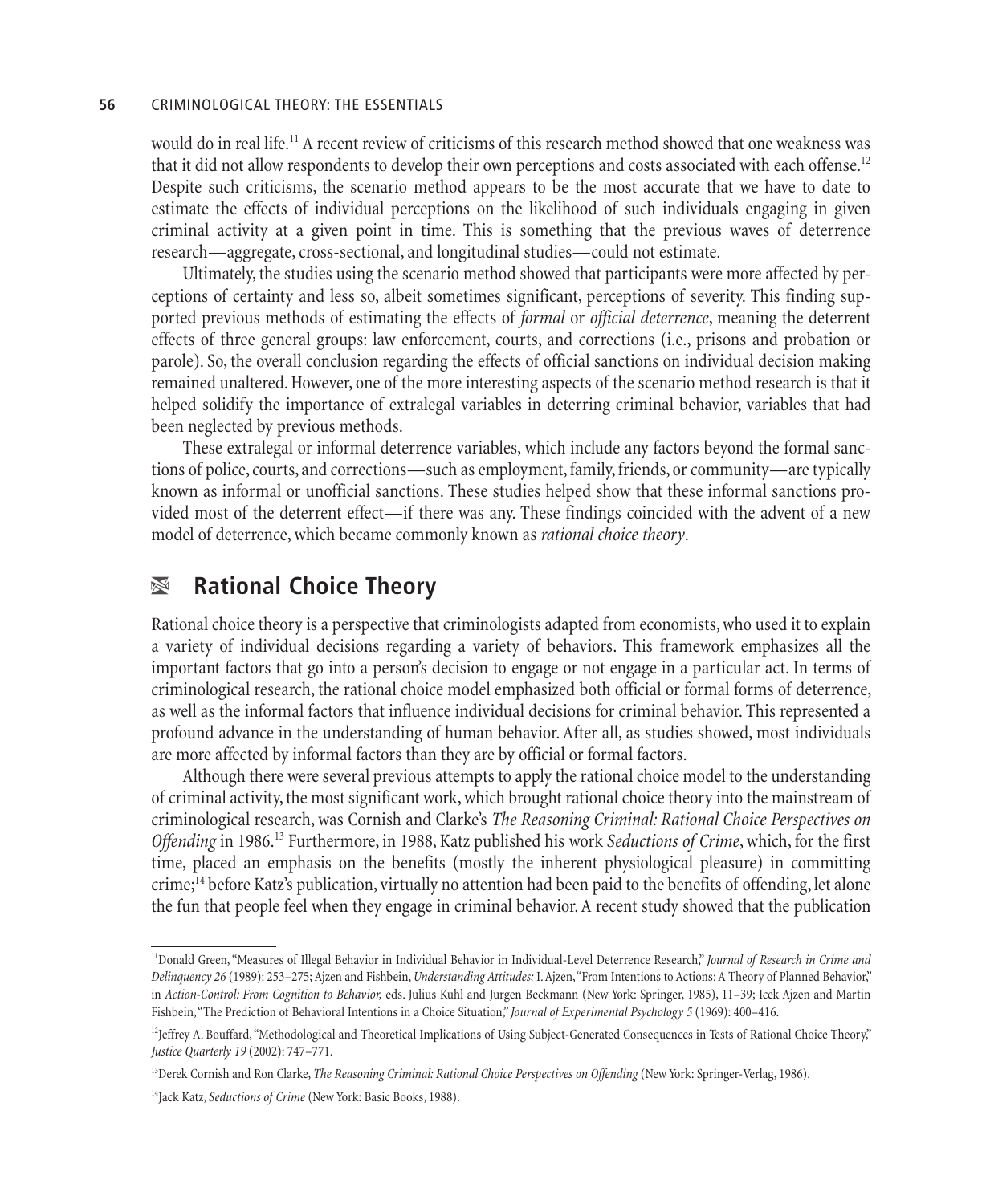of Cornish and Clarke's book, as well as the timing of other publications, such as Katz's, led to an influx of criminological studies in the late 1980s to mid-1990s based on the rational choice model.<sup>15</sup>

These studies on rational choice showed that while official or formal sanctions tend to have some effect on individuals' decisions to commit crime, they almost always are relatively unimportant compared to extralegal or informal factors. The effects of people's perceptions of how much shame or loss of self-esteem they would experience, even if no one else found out that they committed the crime, was one of the most important variables in determining whether or not they would do so.16 Additional evidence indicated that females were more influenced by the effects of shame and moral beliefs in this regard than were males.<sup>17</sup> Recent studies have shown that levels of personality traits, especially low self-control and empathy, are likely the reasons why males and females differ so much in engaging in criminal activity.<sup>18</sup> Finally, the influence of peers has a profound impact on individual perceptions of the pros and cons of offending by significantly decreasing the perceived risk of punishment if people see their friends get away with crimes.<sup>19</sup>

Another area of rational choice research dealt with the influence that an individual's behavior would have on those around them. A recent review and test of perceived social disapproval showed that this was one of the most important variables in decisions to commit crime.<sup>20</sup> In addition to self-sanctions, such as feelings of shame and embarrassment, the perceived likelihood of how loved ones and friends, as well as employers, would respond is perhaps the most important factor that goes into a person's decision to engage in criminal activity. These are the people we deal with every day and may be the source of our livelihoods, so it should not be too surprising that our perceptions of how they will react affect strongly how we behave.

Perhaps the most important finding of rational choice research was that the expected benefits, particularly the pleasure offenders would get from offending, had one of the most significant effects on their decisions to offend. Many other conclusions have been made regarding the influence of extralegal or informal factors on criminal offending, but the ultimate conclusion that can be made is that these informal deterrent variables typically hold more influence on individual decision making regarding deviant activity than the official or formal factors that were emphasized by traditional Classical School models of behavior.

The rational choice model of criminal offending became the modern framework of deterrence. Official authorities acknowledged the influence of extralegal or informal factors, which is seen in modern efforts to incorporate the family, employment, and community in rehabilitation efforts. Such efforts are highly consistent with the current state of understanding regarding the Classical School or rational choice frameworks, namely that individuals are more deterred by the impact of their actions on informal aspects of their lives as opposed to the formal punishments they face by doing illegal acts.

<sup>&</sup>lt;sup>15</sup>Stephen Tibbetts and Chris Gibson, "Individual Propensities and Rational Decision-Making: Recent Findings and Promising Approaches," in *Rational Choice and Criminal Behavior,* eds. Alex Piquero and Stephen Tibbetts (New York: Routledge, 2002), 3–24.

<sup>&</sup>lt;sup>16</sup>Grasmick and Bursik, "Conscience"; Pogarsky, "Identifying 'Deterrable' Offenders"; Tibbetts, "Shame and Rational Choice"; Nagin and Paternoster, "Enduring Individual Differences"; Tibbetts and Herz, "Gender Differences"; Tibbetts and Myers, "Low Self-Control"; Harold Grasmick, Brenda Sims Blackwell, and Robert Bursik, "Changes Over Time in Gender Differences in Perceived Risk of Sanctions," *Law and Society Review 27* (1993): 679–705; Harold Grasmick, Robert Bursik, and Bruce Arneklev, "Reduction in Drunk Driving as a Response to Increased Threats of Shame, Embarrassment, and Legal Sanctions," *Criminology 31* (1993): 41–67; Stephen Tibbetts, "Self-Conscious Emotions and Criminal Offending," *Psychological Reports 93* (2004): 101–131.

<sup>&</sup>lt;sup>17</sup>Tibbetts and Herz, "Gender Differences"; Grasmick et al., "Changes in the Sex Patterning"; Finley and Grasmick, "Gender Roles"; Pogarsky et al., "Perceptual Change"; Stephen Tibbetts, "Gender Differences in Students' Rational Decisions to Cheat," *Deviant Behavior 18* (1997): 393–414.

<sup>&</sup>lt;sup>18</sup>Nagin and Paternoster, "Enduring Individual Differences"; Grasmick et al., "Changes Over Time"; Tibbetts, "Self-Conscious Emotions."

<sup>&</sup>lt;sup>19</sup>Pogarsky et al., "Perceptual Change."

<sup>20</sup>Pogarsky, "Identifying 'Deterrable' Offenders."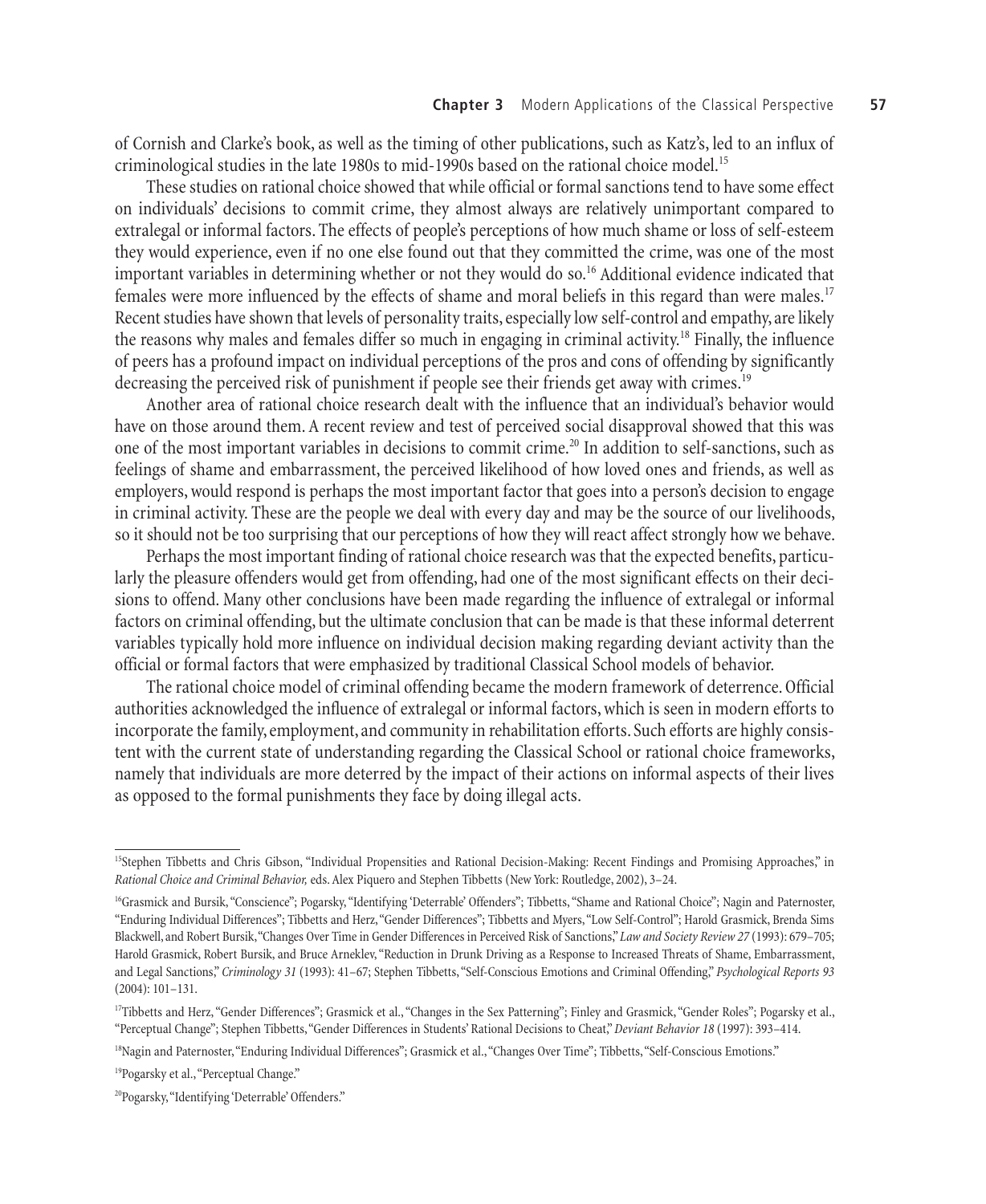#### y **Routine Activities Theory**

**Routine activities theory** is another contemporary form of the Classical School framework in the sense that it assumes a rational decision-making offender. The general model of routine activities theory was originally presented by Lawrence Cohen and Marcus Felson in 1979.<sup>21</sup> This theoretical framework emphasized the presence of three factors that come together in time and place to create a high likelihood for



▲ **Image 3.1** Marcus Felson, 1947–, Rutgers University, Author of Routine Activities Theory

crime and victimization. These three factors are: motivated offender(s), suitable target(s), and lack of guardianship. Overall, the theory is appropriately named, in the sense that it assumes that most crime occurs in the daily routine of people who happen to see—and then seize tempting opportunities to commit crime. Studies tend to support this idea, as opposed to the idea that most offenders leave their home knowing they are going to commit a crime; the latter offenders are called *hydraulic* and are relatively rare compared to the opportunistic type.

Regarding the first factor noted as being important for increasing the likelihood of criminal activity—a motivated offender—the routine activities theory does not provide much insight. Rather, the model simply assumes that some individuals tend to be motivated and leaves it at that. Fortunately, we have many other theories that can fill this notable absence. Instead, the strength of routine activities theory is in the elaboration of the other two aspects of a crime-prone environment: suitable targets and lack of guardianship.

Suitable targets can include a variety of situations. For example, a very suitable target can be a vacant house in the suburbs, which the family has left for summer vacation. Data clearly show that burglaries more than double in the summer when many families are on vacation. Other forms of suitable targets range from an unlocked car to a female alone at a shopping mall carrying a lot of cash and credit cards or purchased goods. Other likely targets are bars or other places that serve alcohol. Offenders have traditionally tar-

geted drunk persons because they are less likely to be able to defend themselves, as illustrated in a history of rolling drunks for their wallets that extends back to the early part of the 20th century. This is only a short list of the many types of suitable targets that are available to motivated offenders in everyday life.

The third and final aspect of the routine activities model for increased likelihood of criminal activity is the lack of guardianship. Guardianship is often thought of as a police officer or security guard, which often is the case. There are many other forms of guardianship, however, such as owning a dog to protect a house, which studies demonstrate can be quite effective. Just having a car or house alarm constitutes a form of guardianship. Furthermore, the presence of an adult, neighbor, or teacher can be an effective type of guarding the area against crime. In fact, recent studies show that the presence of increased lighting in the area can prevent a significant amount of crime, with one study showing a 20% reduction in overall crime in areas randomly chosen to receive improved lighting as compared to control areas that did not.<sup>22</sup> Regardless of the type of guardianship, it is the absence of adequate guardianship that sets the stage for crime; on the other

<sup>21</sup>Lawrence Cohen and Marcus Felson, "Social Change and Crime Rates: A Routine Activities Approach," *American Sociological Review 44* (1979): 214–241.

<sup>22</sup>David P. Farrington and Brandon C. Welsh, "Improved Street Lighting and Crime Prevention," *Justice Quarterly 19* (2002): 313–343.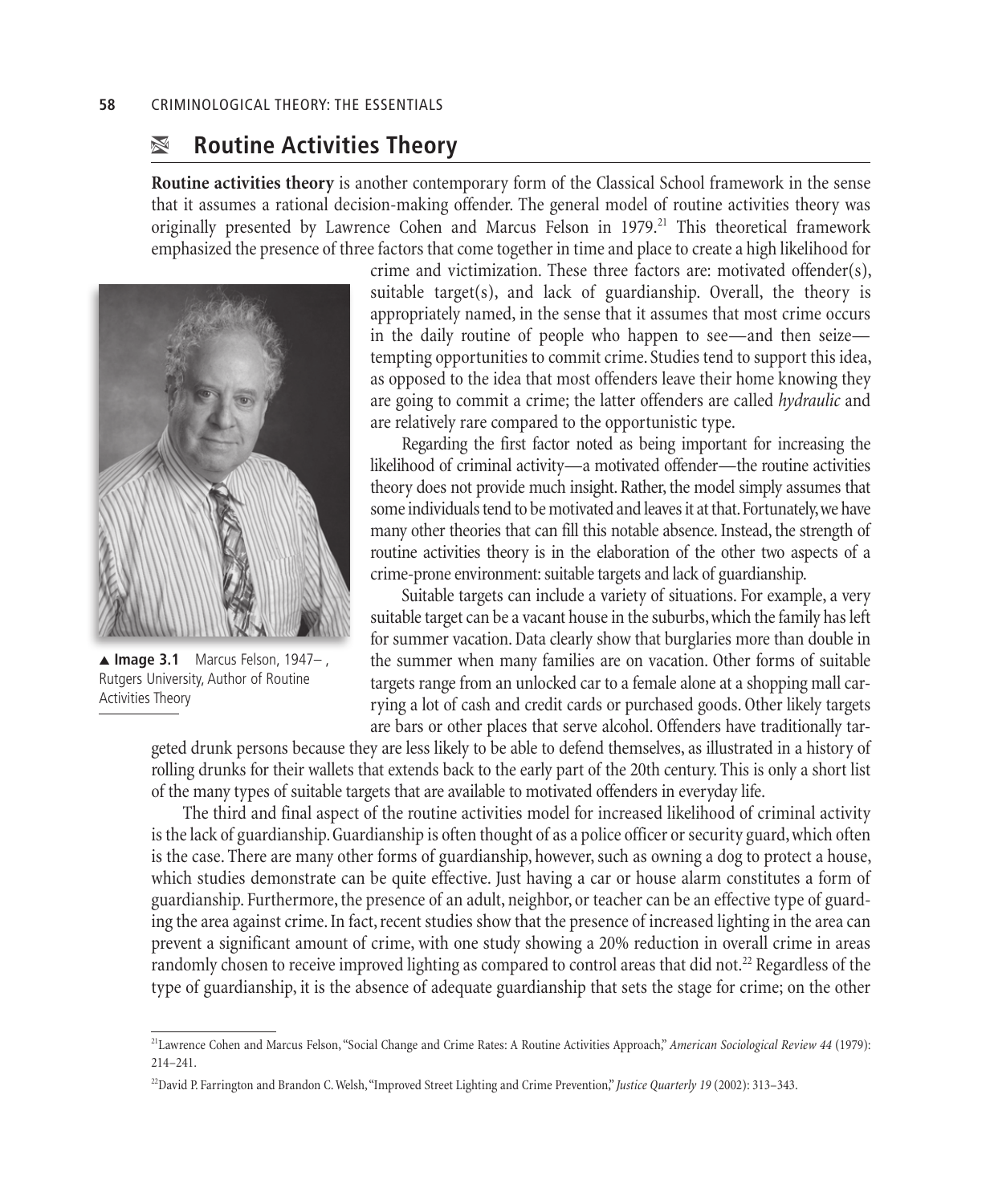hand, each step taken toward protecting a place or person is likely to deter offenders from choosing the target in relation to others. Locations that have a high convergence of motivated offenders, suitable targets, and lack of guardianship are typically referred to as *hot spots.*

Perhaps the most supportive evidence for routine activities theory and hot spots was the study of 911 calls for service during 1 year in Minneapolis, Minnesota.<sup>23</sup> This study examined all serious calls (as well as total calls) to police for a 1-year period. Half of the top 10 places from which police were called were bars or locations where alcohol was served. As mentioned above, establishments that serve alcohol are often targeted by motivated offenders for their high proportion of suitable targets. Furthermore, a number of bars tend to have a low level of guardianship in relation to the number of people they serve. Readers of this book may well relate to this situation. Most college towns and cities have certain drinking establishments that are known as being hot spots for crime.

Still, the Minneapolis hot spot study showed other types of establishments that made the top 10 rankings. These included bus depots, convenience stores, run-down motels and hotels, downtown malls and strip malls, fast-food restaurants, towing companies, and so on. The common theme linking these locations and the bars was the convergence of the three aspects described by routine activities theory as being predictive of criminal activity. Specifically, these are places that attract motivated offenders, largely because they have a lot of vulnerable targets and lack sufficient levels of security or guardianship. The routine activities framework has been applied in many contexts and places, many of them international.<sup>24</sup>

Modern applications of routine activities theory include geographic profiling, which uses satellite positioning systems in perhaps the most attractive and marketable aspect of criminological research in contemporary times. Essentially, such research incorporates computer software for global positioning systems (GPS) for identifying the exact location of every crime that takes place in a given jurisdiction. Such information has been used to solve or predict various crimes to the point where serial killers have been caught because the sites where the victims were found were triangulated to show the most likely place where the killer lived.

Some theorists have proposed a theoretical model based on individuals' lifestyles, which has a large overlap with routine activities theory, as shown in previous studies reviewed.25 It only makes sense that a person who lives a more risky lifestyle, for example, by frequenting bars or living in a high-crime area, will be at more risk by being close to various hot spots identified by routine activities theory. Although some criminologists label this phenomenon a lifestyle perspective, it is virtually synonymous with the routine activities model because such lifestyles incorporate the same conceptual and causal factors in routine activities.

<sup>&</sup>lt;sup>23</sup>Lawrence Sherman, Patrick R. Gartin, and Michael Buerger, "Hot Spots of Predatory Crime: Routine Activities and the Criminology of Place," *Criminology 27* (1989): 27–56.

<sup>&</sup>lt;sup>24</sup>Jon Gunnar Bernburg and Thorolfur Thorlindsson, "Routine Activities in Social Context: A Closer Look at the Role of Opportunity in Deviant Behavior," *Justice Quarterly 18* (2001): 543-567; see also Richard Bennett, "Routine Activity: A Cross-National Assessment of a Criminological Perspective," *Social Forces 70* (1991): 147–163; James Hawdon, "Deviant Lifestyles: The Social Control of Routine Activities," *Youth and Society 28* (1996): 162–188; James L. Massey, Marvin Krohn, and Lisa Bonati, "Property Crime and the Routine Activities of Individuals," *Journal of Research in Crime and Delinquency 26* (1989): 378–400; Terrance Miethe, Mark Stafford, and J. Scott Long, "Social Differences in Criminological Victimization: A Test of Routine Activities/Lifestyles Theories," *American Sociological Review 52* (1987): 184–194; Elizabeth Mustaine and Richard Tewksbury, "Predicting Risks of Largency Theft Victimization: A Routine Activity Analysis Using Refined Lifestyle Measures," *Criminology 36* (1998): 829–857; D. Wayne Osgood, Janet Wilson, Patrick M. O'Malley, Jerald Bachman, and Lloyd Johnston, "Routine Activities and Individual Deviant Behavior," *American Sociological Review 61* (1996): 635–655; Dennis Roncek and Pamela Maier, "Bars, Blocks, and Crimes Revisited: Linking the Theory of Routine Activities to the Empiricism of Hot Spots," *Criminology 29* (1991): 725–753; Robert Sampson and John Wooldredge, "Linking the Micro- and Macro-Level Dimensions of Lifestyle-Routine Activity and Opportunity Models of Predatory Victimization," *Journal of Quantitative Criminology 3* (1987): 371–393.

<sup>25</sup>Hawdon, "Deviant Lifestyles"; Sampson and Wooldredge, "Linking the Micro"; Brown et al., *Criminology.*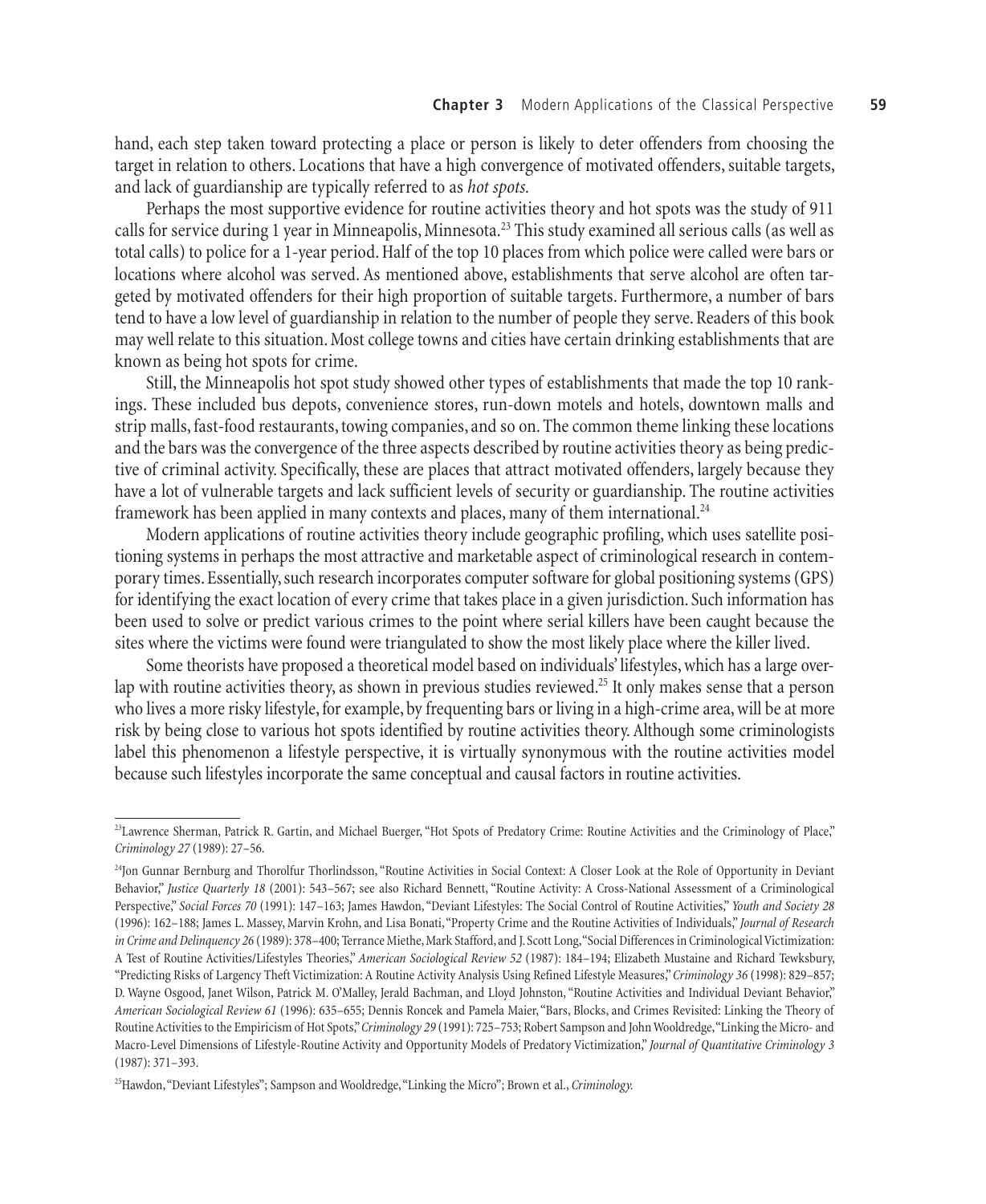

# y **Policy Implications**

There are numerous policy implications that can be derived from the theories and scientific findings in this chapter. Here, we will concentrate on some of the most important policies. First, we look at the policy of broken windows, which has many assumptions similar to those of routine activities and rational choice theories. The broken windows perspective emphasizes the need for police to crack down on more minor offenses to reduce more major crimes.<sup>26</sup> Although many cities have claimed reductions in serious crimes by using this theory (such as New York and Los Angeles), the fact is that crime was reduced by the same amount across most cities during the same time (the late 1990s to mid 2000s).

Still, other policies that can be derived from theories in this chapter include the *three-strikes-you're-out*  policy, which assumes that offenders will make a rational choice not to commit future offenses because they could go to prison for life if they commit three felonies; the negatives certainly outweigh the expected benefits for the third crime. For deterrence to be extremely effective, punishment must be swift, certain, and severe. Where does the three-strikes policy fall into this equation? The bottom line is that it is much more

<sup>26</sup>James Q. Wilson and George Kelling, "Broken Windows: The Police and Neighborhood Safety," *Atlantic Monthly* (March 1982): 29–38.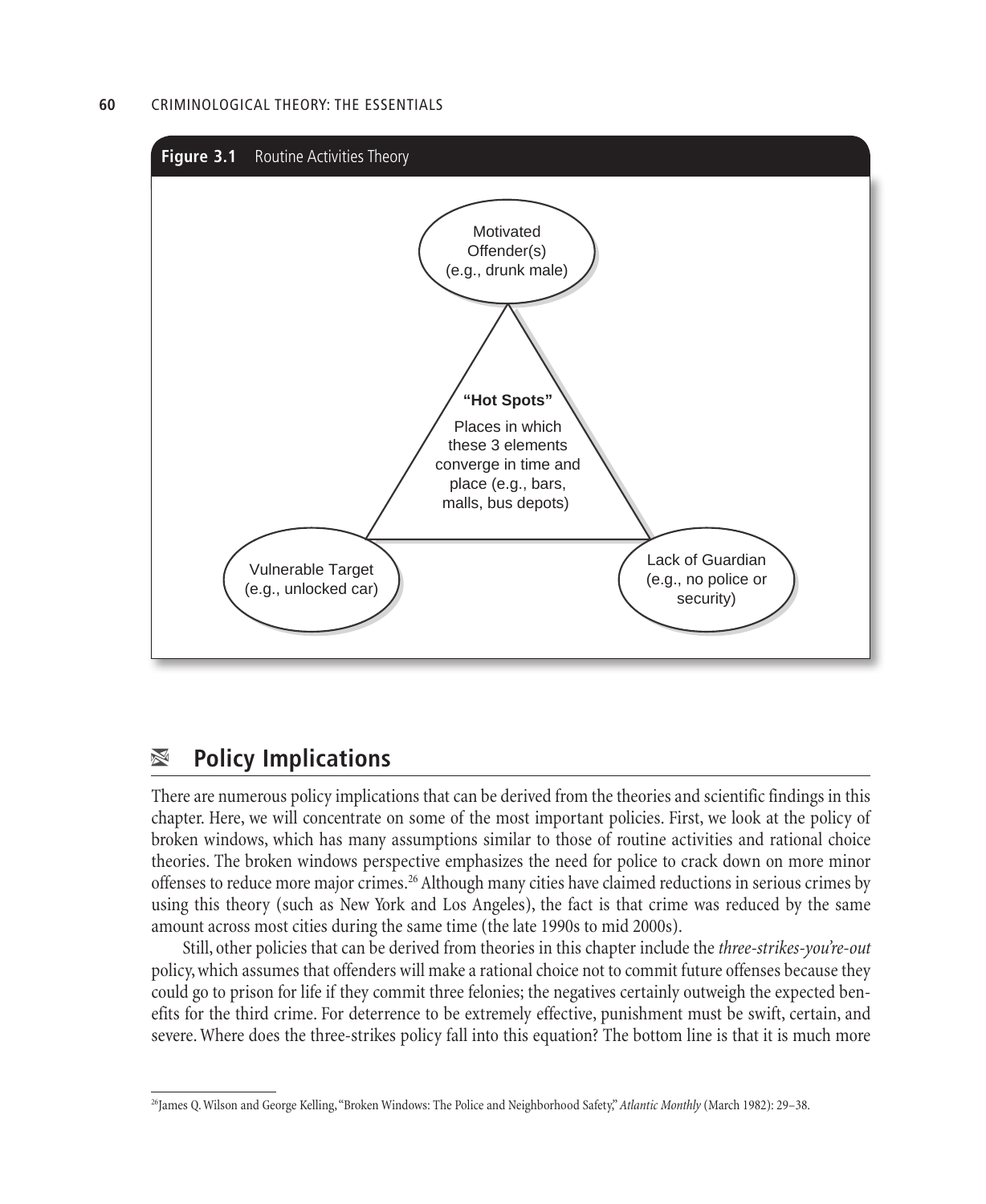severe than it is swift or certain. Given the Beccaria's philosophy (see Chapter 1), this policy will probably not work because it is not certain or swift. However, it is severe in the sense that a person can be sentenced to life if they commit three felony offenses over time.

A controversial three-strikes law was passed by voter initiative in California, and other states have adopted similar types of laws.<sup>27</sup> It sends third-time felons to prison for the rest of their lives regardless of the nature of that third felony. California first requires convictions for two *strikeable* felonies, crimes like murder, rape, aggravated assault, burglary, drug offenses, and so on. Then, any third felony can trigger a life sentence. The stories about some nonviolent offenders going to prison for the rest of their lives for stealing pieces of pizza or shoplifting DVDs, while rare, are quite true.

The question we are concerned with here is, does the three-strikes policy work? As a specific deterrent, the answer is clearly yes; offenders who are in prison for the rest of their lives cannot commit more crimes on the streets. In that regard, three-strikes works very well. Some people feel, however, that laws like threestrikes need to have a general deterrent effect to be considered successful, meaning that this law should deter everyone from engaging in multiple crimes. So, is three-strikes a general deterrent? Unfortunately, there are no easy answers to this question because laws vary from state to state, the laws are used at different rates across the counties in a given state, and so forth. There is at least some consensus in the literature, however.

One study from California suggests that three-strikes reduced crime, $28$  but the remaining studies show that three-strikes either has no effect on crime or that it actually increases crime.<sup>29</sup> How could three-strikes increase crime? The authors attributed the increase in homicide, following three-strikes, to the possibility that third strikers have an incentive to kill victims and any witnesses in an effort to avoid apprehension. Although this argument is tentative, it may be true.<sup>30</sup> This is just one of the many policy implications that can be derived from this chapter. We expect that readers of this book will come up with many more policy implications, but it is vital that they examine the empirical literature in determining these policies' usefulness in reducing criminal activity. Other policy implications regarding the theories and findings discussed in this chapter will be discussed in the final section of this book.

In a strategy that is also strongly based on the rational choice model, a number of judges have started using shaming strategies to deter offenders from recidivating.<sup>31</sup> They have ordered everything from publicly posting pictures of men arrested for soliciting prostitutes to forcing offenders to walk down main streets of towns wearing signs that announce they committed crimes. These are just two examples of an increasing trend that emphasizes the informal or community factors required to deter crime. Unfortunately, to date, there have been virtually no empirical evaluations of the effectiveness of such shaming penalties, although studies of expected shame for doing an act consistently show a deterrent effect.<sup>32</sup>

<sup>27</sup>David Shichor and Dale K. Sechrest, eds., *Three Strikes and You're Out: Vengeance as Social Policy* (Thousand Oaks: Sage, 1996).

<sup>28</sup>Joanna M. Shepherd, "Fear of the First Strike: The Full Deterrent Effect of California's Two- and Three-Strikes Legislation," *Journal of Legal Studies 31* (2002): 159–201.

<sup>&</sup>lt;sup>29</sup>See Lisa Stolzenberg and Stewart J. D'Alessio, "Three Strikes and You're Out: The Impact of California's New Mandatory Sentencing Law on Serious Crime Rates," *Crime and Delinquency 43* (1997): 457–469; Mike Males and Dan Macallair, "Striking Out: The Failure of California's 'Three-Strikes and You're Out Law," *Stanford Law and Policy Review 11* (1999): 65–72.

<sup>30</sup>Thomas B. Marvell and Carlisle E. Moody, "The Lethal Effects of Three-Strikes Laws," *Journal of Legal Studies 30* (2001): 89–106; see also Tomislav Kovandzic, John J. Sloan III, and Lynne M. Vieraitis, "Unintended Consequences of Politically Popular Sentencing Policy: The Homicide-Promoting Effects of 'Three Strikes' in U.S. Cities (1980-1999)," *Criminology and Public Policy 1* (2002): 399–424. For a review of empirical evaluations of threestrikes laws, see John Worrall, "The Effect of Three-Strikes Legislation on Serious Crime in California," *Journal of Criminal Justice, 32* (2004): 283–296.

<sup>31</sup>Piquero and Tibbetts, *Rational Choice*.

<sup>&</sup>lt;sup>32</sup>Tibbetts, "Gender Differences in Students' Rational."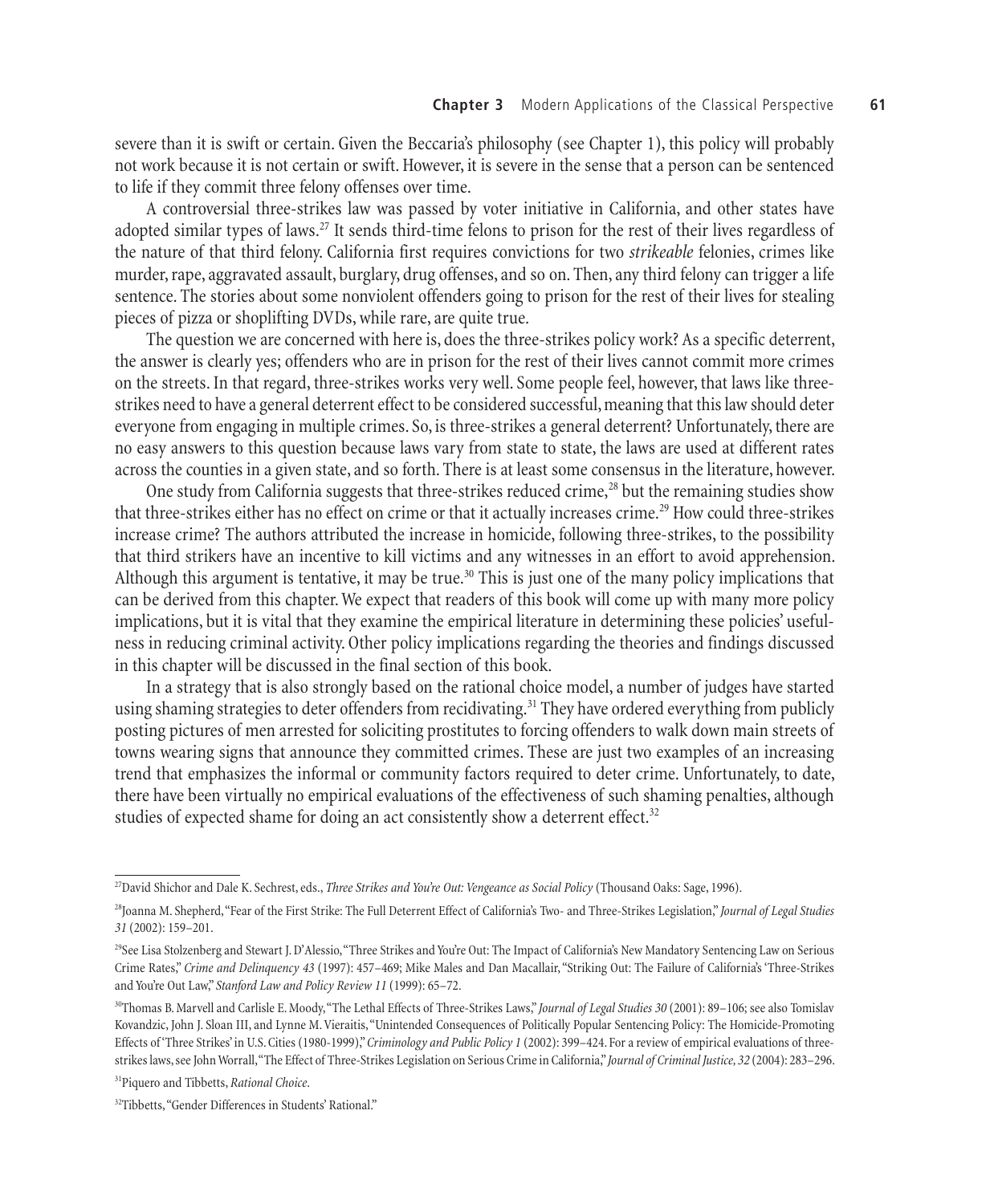## y **Conclusion**

This chapter reviewed the more recent forms of classical and deterrence theory, such as rational choice theory, which emphasizes the effects of informal sanctions (e.g., family, friends, employment) and benefits and costs of offending, and a framework called routine activities theory, which explains why victimization tends to occur far more often in certain locations (i.e., hot spots) due to the convergence of three key elements in time and place—motivated offender(s), vulnerable target(s), and lack of guardianship—which create attractive opportunities for crime as individuals go about their typical, everyday activities. The common element across all of these perspectives is the underlying assumption that individuals are rational beings who have free will and thus choose their behavior based on assessment of a given situation, such as possible risks versus potential payoff. Although the studies examined in this chapter lend support for many of the assumptions and propositions of the classical framework, it is also clear that there is a lot more involved in explaining criminal human behavior than the individual decision making that goes on before a person engages in rule violation. After all, human beings are often not rational and often do things spontaneously without considering the potential risks beforehand, especially chronic offenders. So, despite the use of the classical and neoclassical models in most systems of justice in the modern world, such theoretical models of criminal activity largely fell out of favor among experts in the mid-19th century, when an entirely new paradigm of human behavior became dominant. This new perspective became known as the Positive School, and we will discuss the origin and development of this paradigm in the following chapter.

# y **Chapter Summary**

- After 100 years of neglect by criminologists, the classical and deterrence models experienced a rebirth in the late 1960s.
- The seminal studies in the late 1960s and early 1970s were largely based on aggregate and group rates of crime, as well as group rates of certainty and severity of punishment, which showed that levels of actual punishment, especially certainty of punishment, were associated with lower levels of crime.
- A subsequent wave of deterrence research, cross-sectional surveys, which were collected at one time, supported previous findings that perceptions of certainty of punishment had a strong, inverse association with offending, whereas findings regarding severity were mixed.
- Longitudinal studies showed that much of the observed association between perceived levels of punishment and offending could be explained by the experiential effect, which is the phenomena of behavior affecting perceptions as opposed to deterrence (i.e., perceptions affecting behavior).
- Scenario studies addressed the experiential effect by supplying a specific context through presenting a detailed vignette and then asking what subjects would do in that specific circumstance and what their perceptions of the event were.
- •• Rational choice theory emphasizes not only the formal and official aspects of criminal sanctions but also the informal or unofficial aspects, such as family and community.
- Whereas traditional classical deterrence theory ignored them, rational choice theory emphasizes the benefits of offending, such as the thrill it produces, as well as the social benefits of committing crime.
- Routine activities theory provides a theoretical model that explains why certain places have far more crime than others and why some locations have hundreds of calls to police each year, whereas others have none.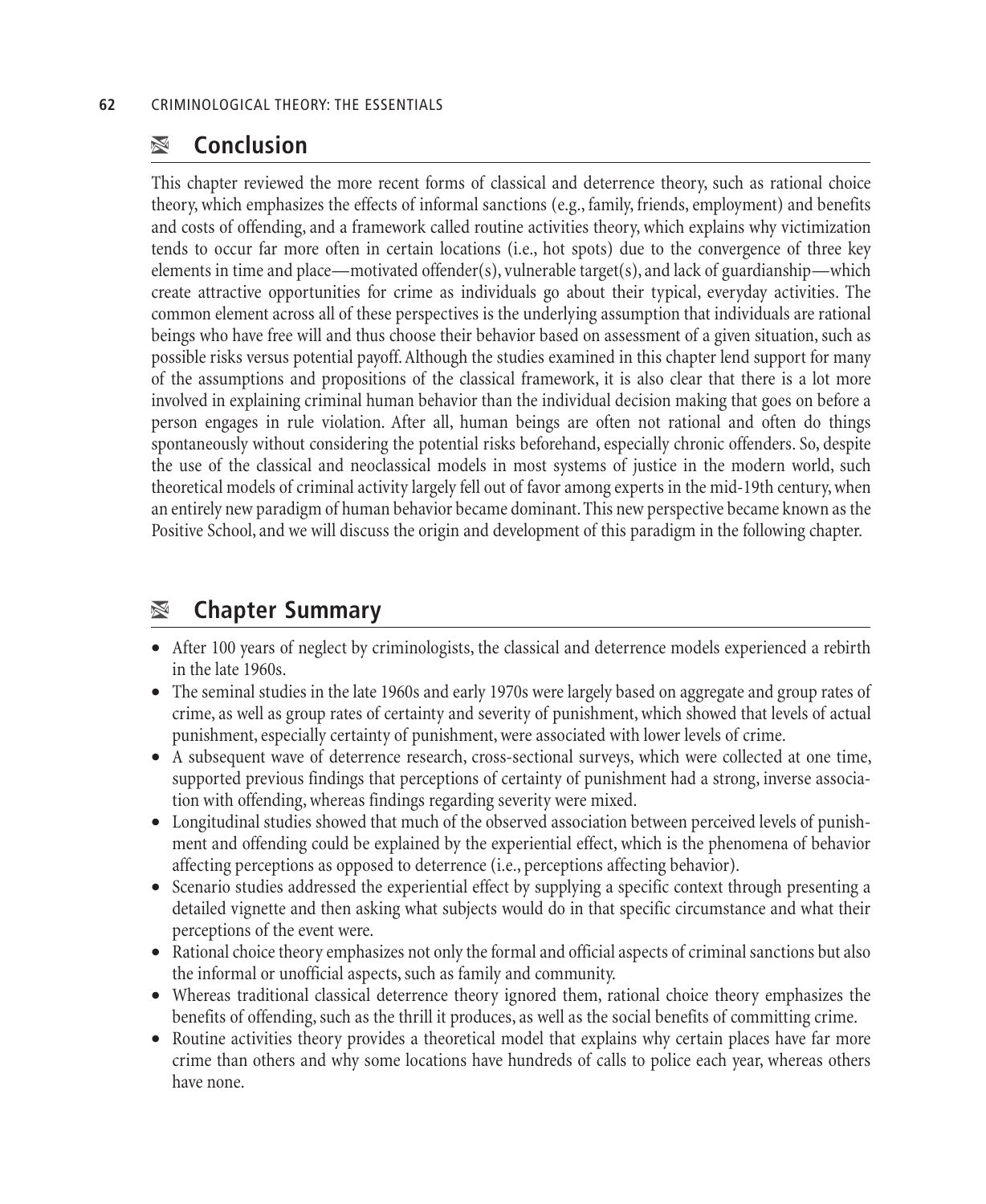- Lifestyle theories of crime reveal that the way people live may predispose them to both crime and victimization.
- Routine activities theory and the lifestyle perspective are becoming key in one of the most modern approaches toward reducing or predicting crime and victimization. Specifically, GPS and other forms of geographical mapping of crime events have contributed to an elevated level of research and attention given to these theoretical models, due to their importance in specifically documenting where crime occurs and, in some cases, predicting where future crimes will occur.
- All of the theoretical models and studies in this section were based on classical and deterrence models, which assume that individuals consider the potential benefits and costs of punishment and then make their decisions to engage (or not) in the criminal act.

#### KEY TERMS

Cross-sectional studies

Rational choice theory

Scenario (vignette) research

Experiential effect

Routine activities theory (lifestyle theory)

#### DISCUSSION QUESTIONS

- 1. Do you think the deterrence model should have been reborn, or do you think it should have just been left for dead? Explain why you feel this way.
- 2. Regarding the aggregate level of research in deterrence studies, do you find such studies valid? Explain why or why not.
- 3. In the comparison of longitudinal studies versus scenario (vignette) studies, which do you think offers the most valid method for examining individual perceptions regarding the costs and benefits in offending situations? Explain why you feel this way.
- 4. Can you relate to the experiential effect? If you can't, do you know someone who seems to resemble the behavior that results from this phenomenon? Make sure to articulate what the experiential effect is.
- 5. Regarding rational choice theory, would you rather be subject to formal sanctions if none of your family, friends, or employers found out that you engaged in shoplifting, or would you rather face the informal sanctions with no formal punishment (other than being arrested) for such a crime? Explain your decision.
- 6. As a teenager, did you or family or friends get a rush out of doing things that were deviant or wrong? If so, did that feeling seem to outweigh any legal or informal consequences that may have deterred you or people you know?
- 7. Regarding routine activities theory, which places, residences, or areas of your hometown do you feel fit this idea that certain places have more crime than others (i.e., hot spots)? Explain how you, friends, or others (including police) in your community deal with such areas. Does it work?
- 8. Regarding routine activities theory, which of its three elements do you feel is the most important to address in efforts to reduce crime in the hot spots?